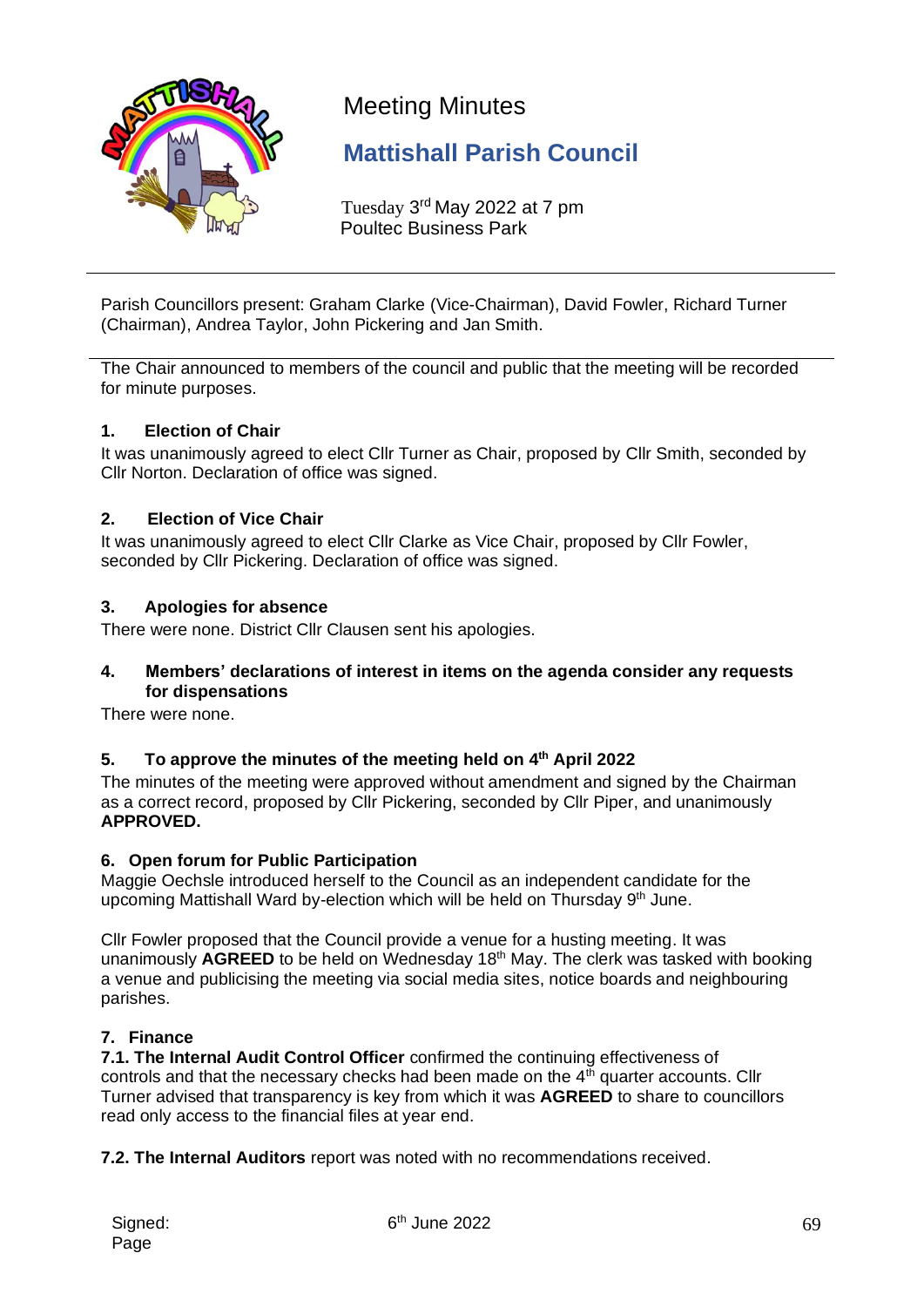**7.3. The 2021/22 Annual Governance Statement** was completed. Proposed by Cllr Smith, seconded by Cllr Clarke and unanimously **APPROVED**.

**7.4. The 2021/22 Statement of Accounts** was noted and unanimously **APPROVED**, proposed by Cllr Smith and seconded by Cllr Clarke.

**7.5. Appointment of the Internal Audit Control Office for the coming year** Resolved that Mr Turner be appointed. Proposed by Cllr Fowler and seconded by Cllr Piper.

**7.6. Approve the payments list,** the list was unanimously **APPROVED**, proposed by Cllr Smith and seconded by Cllr Norton. Following discussion in Item 10.5. it was agreed for Cllrs Smith and Piper to meet with CK Professional Trees to discuss satisfaction of works prior to releasing payment.

# **8. To agree membership of the working Groups**

**8.1. Planning and Monitoring Group** Cllr Fowler (lead), Cllr Clarke, Cllr Pickering.

**8.2. Open Spaces Group** Dr Piper (lead), Cllr Smith, Cllr Norton, Cllr Taylor.

**8.3. Norwich Western Link / A47 meetings** Cllr Piper, Cllr Fowler.

**8.4. YMCA representative** Cllr Piper.

**8.5. Flooding Group** Cllr Turner, Cllr Clarke

#### **9. Insurance**

The Chair explained that the current insurers for the Council have ceased trading. After discussion it was voted 6 out of 8 to appoint BHIB Insurance as the Councils insures and opted for a 3-year long term agreement. Prior to offering acceptance the clerk was tasked with investigating if the clock was owned by the Council and if so, how much would it cost to insure. Proposed by Cllr Fowler and seconded by Cllr Clarke.

## **10. Clerk report**

**10.1.** The clerk reported that no further update had been received reference the trod path.

**10.2.** The clerk reported that no further update had been received reference the village map.

**10.3.** The Council had raised concerns regarding the maintenance of the grass cutting areas managed by Norfolk County Council and Breckland Distrtict Council. Cllr Fowler had offered to investigate a plan and propose a solution at the next Parish Council meeting. It was noted that East Tuddenham verges were immaculate and tasked the clerk with contacting their clerk to find out who is responsible for their verges. The clerk was tasked with writing to NCC and BDC to ask if they would be willing in transferring the areas managed by themselves to the Parish Council and whether they would be willing to contribute to these costs.

**10.4.** The clerk informed the Council that the AGM of Mattishall Memorial Hall will be held on 23<sup>rd</sup> May if anyone would like to attend.

**10.5.** The clerk circulated an email from a parishioner reference tree's surrounding his property that had not been cut to their satisfaction following the recent tree works carried out in April. The clerk advised the Council that the last survey report was carried out in 2020 and recommends another report is carried out. Cllrs Smith and Piper had agreed to meet with CK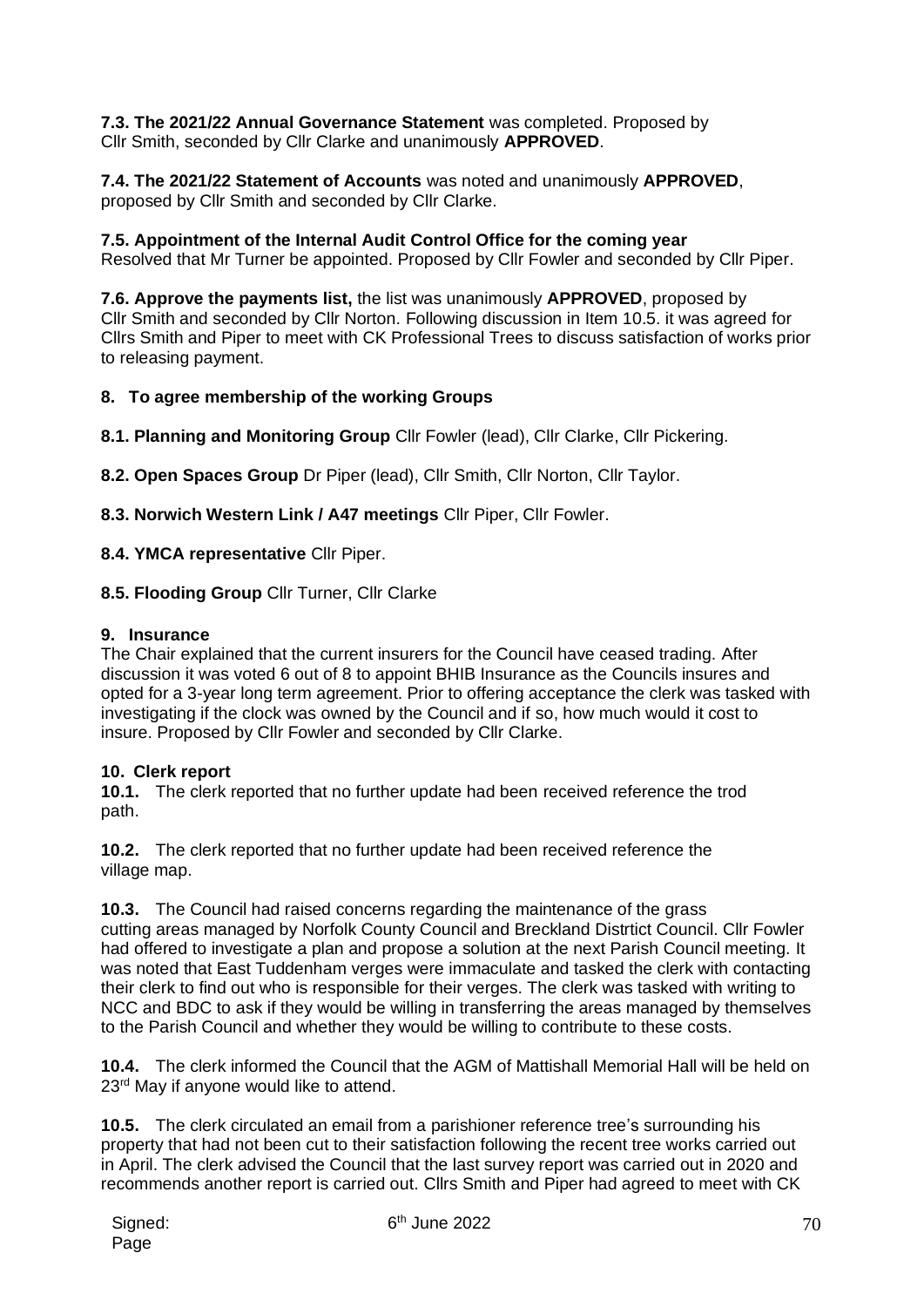Professional Trees to discuss satisfaction of works prior to payment being released. The clerk was tasked with getting 3 quotes for a renewed tree survey report

**10.6.** The clerk reminded the Council of the upcoming litter pick event on Saturday 28<sup>th</sup> May 10:30am -12:00 midday.

**10.7.** The clerk confirmed that she is awaiting confirmation from YMCA reference the game console to purchase.

**10.8.** Miscellanea had informed the council the day before the meeting that the discounted rate we had received to date can no longer be applied. Their annual charges have increased from £600 to £1500 with immediate effect, Cllr Turner had offered to have a discussion with them to renegotiate. Due to being so close to the next deadline it was **AGREED** to go back to black and white for the next edition and for an item to be added to the next agenda to discuss in more detail.

**10.9.** The clerk informed the council that the Parish Partnership Scheme application for the additional SAM2 machine had been accepted.

## **11. Planning Matters**

## **11.1. To receive results of planning applications**

TRE/2022/0078/TPO: Honeysuckle Cottage, 29 Dereham Road; Walnut-Fell – **Approved** 

3PL/2022/0234/F: West End House, 135 Dereham Road; Erection of a garage with mezzanine storage level within the garden area and new entrance access – **Refused.**

3PL/2021/1618/HOU: 17 Cedar Close; Proposed rear extension and conversion of existing garage into integral residential annex – **Approved.** 

## **11.2. To receive recommendation from Planning and Monitoring Group on current Application.**

The Council agreed to submit the following comments to Breckland District Council. Proposed by Cllr Fowler, seconded by Cllr Norton and unanimously **AGREED.**

**3OB/2022/0020/OB**: Land off Dereham Road; Application to Discharge the Planning Obligation on 3PL/2020/0462/F - Approval & Discharge of Open Space Obligation Within the S106 Agreement - The Parish Council notes the good progress being made on site and remains committed to the transfer of the allotments, orchard, and blue edged area (community woodland), subject to an acceptable legal agreement.

The orchard site is shown bisected by an open ditch- the Parish Council requests that this be culverted if possible.

**3PL/2021/1713/HOU**: 3 Cedar Rise; Orangery extension to the rear of property - The Parish Council notes that the plans and application form do not contain sufficient information to enable a comprehensive comment to be made. Specifically, the proposal does not fully explain the relationship of the development with the neighbouring property. No information is provided as to the positioning of the new cavity wall relative to the neighbours house wall. i.e., what air gap will be provided, how will the air gap be protected from leaf and debris build up in order to protect the neighbours house wall? No height dimensions are provided to the top of the lantern roof. Details are required regarding the roof surface water arrangements. Details are required regarding the roof surface water arrangements. A Party Wall agreement is likely to apply.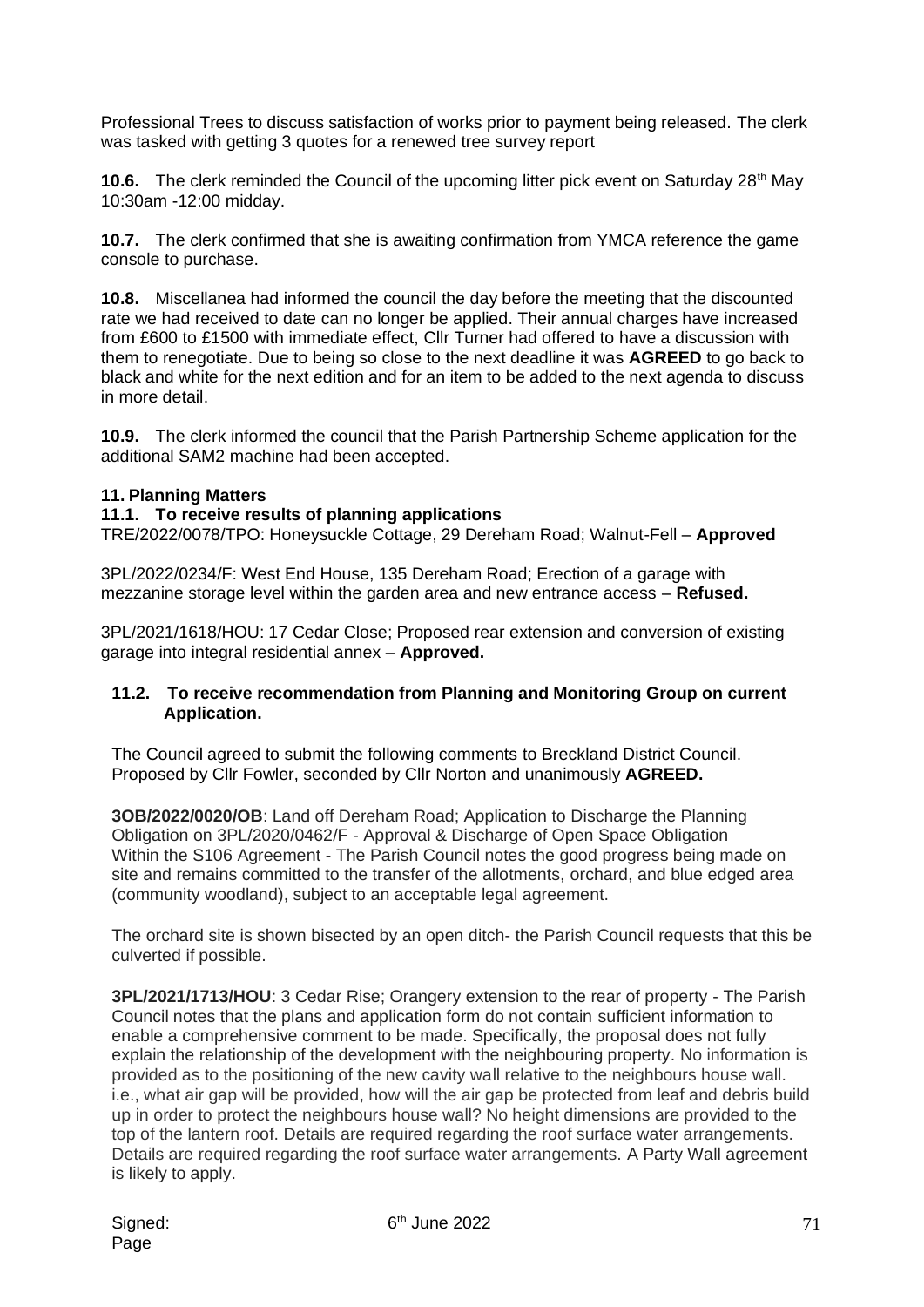# **LGN22OEA:** 70 South Green; Fixed link broadband apparatus – No comment

# **11.3. Denbury Homes development land South of Dereham Road**

Cllr Clarke reported that the progress on site is very good, the builder expects to complete 37 properties by the end of Apr 2023. Cllr Clarke proposed that the Council take on the blue boarded land ahead of the orchard and allotments to be able to plant trees this autumn. It was **AGREED** for the planning working group to work towards this and report back at next month's meeting with an update.

## **11.4. Local green space designation for the Local Plan**

Cllr Fowler explained to the Council the criteria of the local green spaces. After reviewing all eight proposed sites via the projection, it was unanimously **AGREED** to put forward these sites to Breckland District Council. Proposed by Cllr Fowler and seconded by Cllr Norton.

The planning working group will look into revising a plan to reviewing the Neighbourhood Plan

## **12. Review of Policies**

#### **Financial Regulations / Standing Orders / Grants Policy / Code of Conduct / General Risk Assessment / Co-option Policy / Freedom of Information.**

The above policies were reviewed and ratified with the minor amendments listed below. Proposed by Cllr Smith, seconded by Cllr Clarke and unanimously **AGREED**.

- Replace Chairman and Vice Chairman with Chair and Vice Chair.
- Replace all gender specific pronouns with non-specific.
- Keep clerk details up to date.
- Anywhere referenced committees / subcommittees change to working groups.
- Review the Financial Regulations every two years as opposed to every four.
- Standing orders section 5.c and 12 amend meeting time to 7pm from 6pm and to increase members of public speaking to 3 minutes.
- Change review dates to September / October to avoid busier times of year.
- Clerk to speak to Norfolk Parish Training and Support reference the Equality Policy and processes to adhere to for the monitoring in section 3.
- Agreed for draft minutes to be out within two weeks with short sentences recording actions. The clerk would like it noted that she will try her best pending busier periods.

The Cemetery Regulations are to be reviewed at our next meeting.

## **The Standing Orders were suspended**

## **13. Open Spaces Working Group**

The Open Spaces Working Group report was circulated to all members for review, with the following actions raised:

- Clerk to ask Handyman to strim the flower beds each end of the village.
- Clerk to forward the Allotment Policy from Norfolk Parish Training and Support to agree and adopt at our next Parish Meeting from which actions will be agreed reference cultivating and providing water to allotment holders.

#### **14. Platinum Jubilee**

The notes following the recent Platinum Jubilee working group had been circulated for councillor's review.

After discussion the following actions were agreed.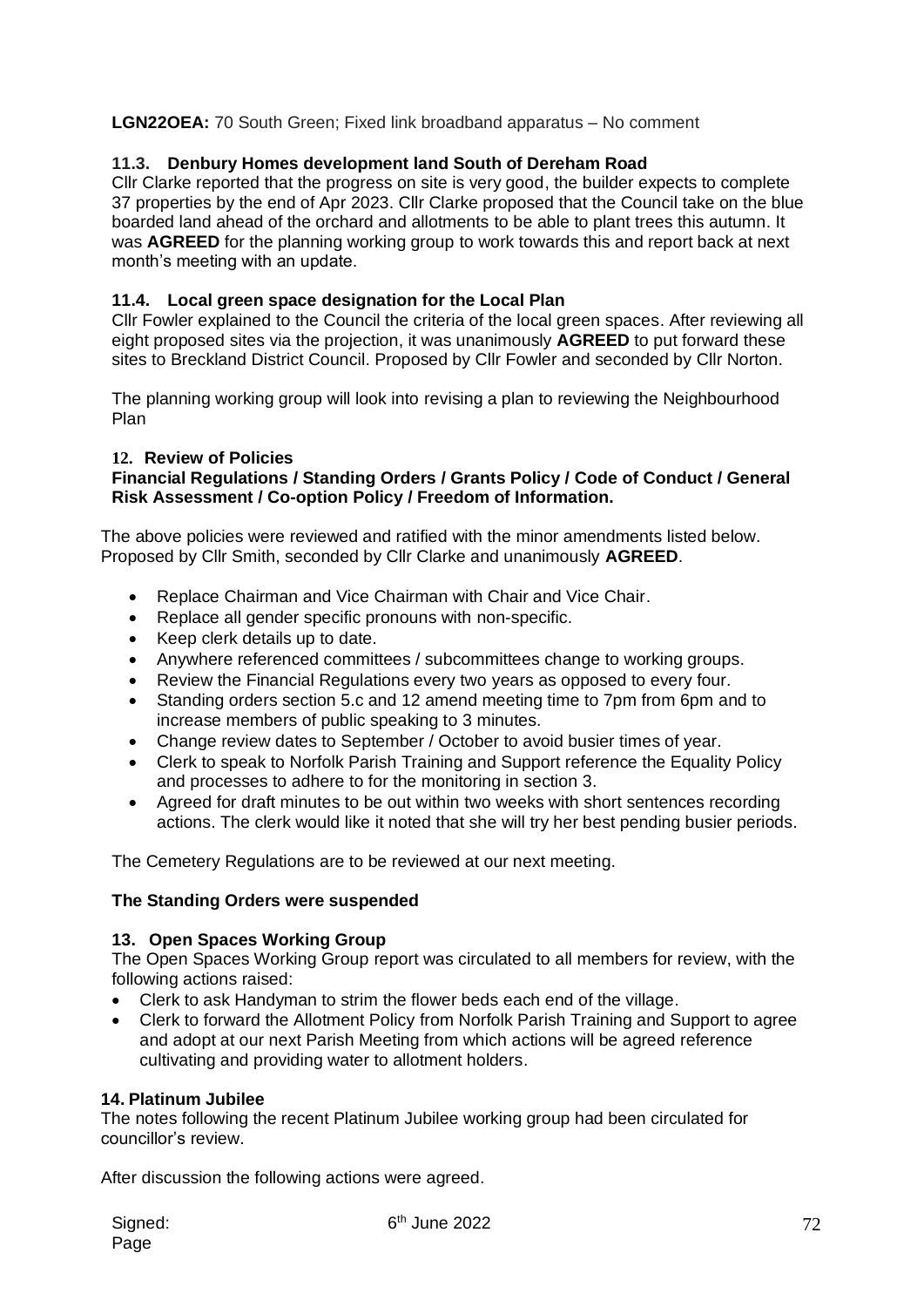- Jubilee bench will be arriving  $w/c 16<sup>th</sup>$  May.
- The Beacon event on Thursday  $2^{nd}$  June needs more structure, it was proposed that it is raised as a priority at the next working group.
- Cllr Turner had kindly offered to compose a flyer for the Jubilee Children's Street party along with setting up the Eventbrite for booking tickets.
- The clerk will confirm the Insurance cover regarding stall holders.
- To discuss the maypole requirements at the next working group.

The Risk Assessments for the Platinum Jubilee events held on Thursday 2<sup>ND</sup> June and Saturday 4<sup>th</sup> June were **Agreed** and ratified with a few minor amendments. Proposed by Cllr Fowler and seconded by Cllr Turner.

# **15. Correspondence**

Cllr Clarke gave an update from attending the Flooding Forum held on 26<sup>th</sup> April and noted one of the main issues is at Back Lane. Anglian Water had advised that they will be carrying out another camera survey to re-review, Cllr Clarke had asked to attend representing the Council. Anglian Water had also advised that they will be leaflet dropping door to door advising residents what they should and shouldn't be flushing down the drains.

Councillors noted the correspondence received and reports for the SAM2.

# **Cllr Norton left the meeting.**

# **16. Meeting dates for the next 6 meetings**

It was unanimously agreed to book the first Monday of the first Month for the next 6 meetings.

# **17. Items for the next meeting**

Grass cutting, Neighbourhood Plan, Clock, Microphone.

# **18. Resolution (under the Public Admission to Meetings Act 1960) to exclude members of the public and press for the following confidential item: Legal matters concerning the damage to the cemetery wall.**

**18.1.** No correspondence received from the County Court, Cllr Turner to chase.

The Chairman closed the meeting at 22:03pm.